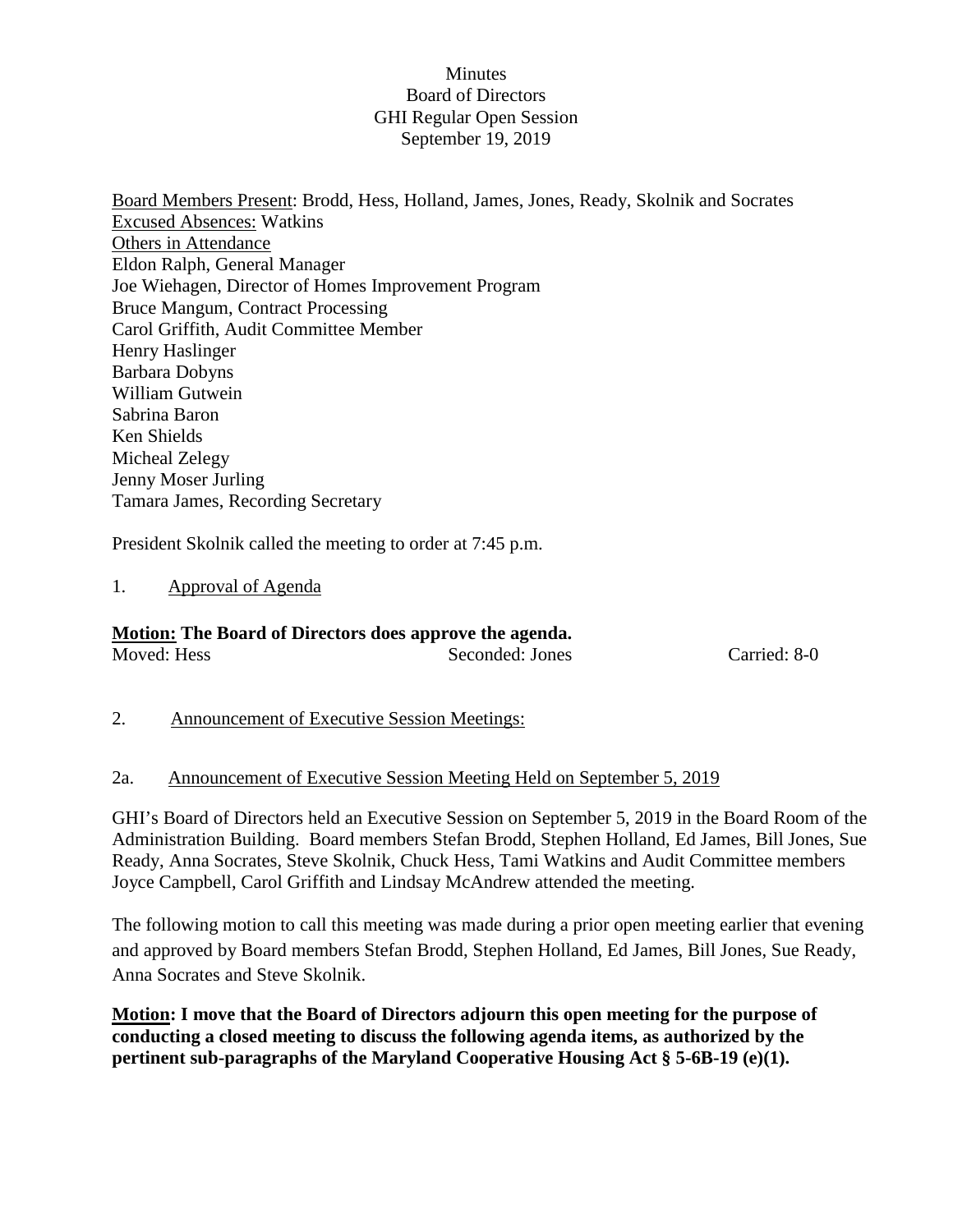| <b>Agenda</b> item                                                                                                                                                                                                                                                                                                                         | Sub-paragraph of  |
|--------------------------------------------------------------------------------------------------------------------------------------------------------------------------------------------------------------------------------------------------------------------------------------------------------------------------------------------|-------------------|
|                                                                                                                                                                                                                                                                                                                                            | $$5-6B-19(e)(1)$  |
| a. Approve Minutes of Executive Session Meeting Held on July 25, 2019                                                                                                                                                                                                                                                                      | (vii)             |
| b. Approve Minutes of Formal Complaint Hearing Held on July 31, 2019                                                                                                                                                                                                                                                                       | (vii)             |
| c. Member Financial Matters                                                                                                                                                                                                                                                                                                                | (viii)            |
| d. Request by a Potential Member for an Exception to GHI's Membership<br><b>Selection Criteria Policy</b>                                                                                                                                                                                                                                  | (iv)              |
| e. Member Request for a Rental Permit                                                                                                                                                                                                                                                                                                      | (iv)              |
| f. Consider approval of the following contracts:<br>• Contract for Underground Storm Drain Repairs at 13A-H Ridge<br>Road - first reading<br>• 2020-2022 Custodial Cleaning Contract for the Administration<br><b>Building – first reading</b><br>• 2020-2022 Tree Maintenance Contract<br>• 2020-2022 Pest Control Contract–first reading | (v <sub>i</sub> ) |
| g. Member Complaint Matters                                                                                                                                                                                                                                                                                                                | (iv)              |

During the meeting, the Board of Directors accepted a proposal from Brightview Landscapes, to provide tree maintenance services to GHI covering the period January 1 to December 31, 2020, with options of renewal for the years 2021 and 2022. The Board voted to recommend to the membership that it approve the multi-year contract with Brightview Landscapes, during a special membership meeting to be scheduled.

The meeting commenced at 7:00 pm and adjourned at 11:07 pm.

*Authority for the above closed meeting was derived from the Maryland Cooperative Housing Corporation Act, § 5-6B-19 (e)(1)(iv).* 

## 2b. Announcement of Executive Session Meeting Held on September 19, 2019

GHI's Board of Directors held an Executive Session on September 19, 2019 in the Board Room of the Administration Building. Board members Stefan Brodd, Chuck Hess, Stephen Holland, Ed James, Bill Jones, Sue Ready, Anna Socrates, Steve Skolnik and Audit Committee member Carol Griffith attended the meeting.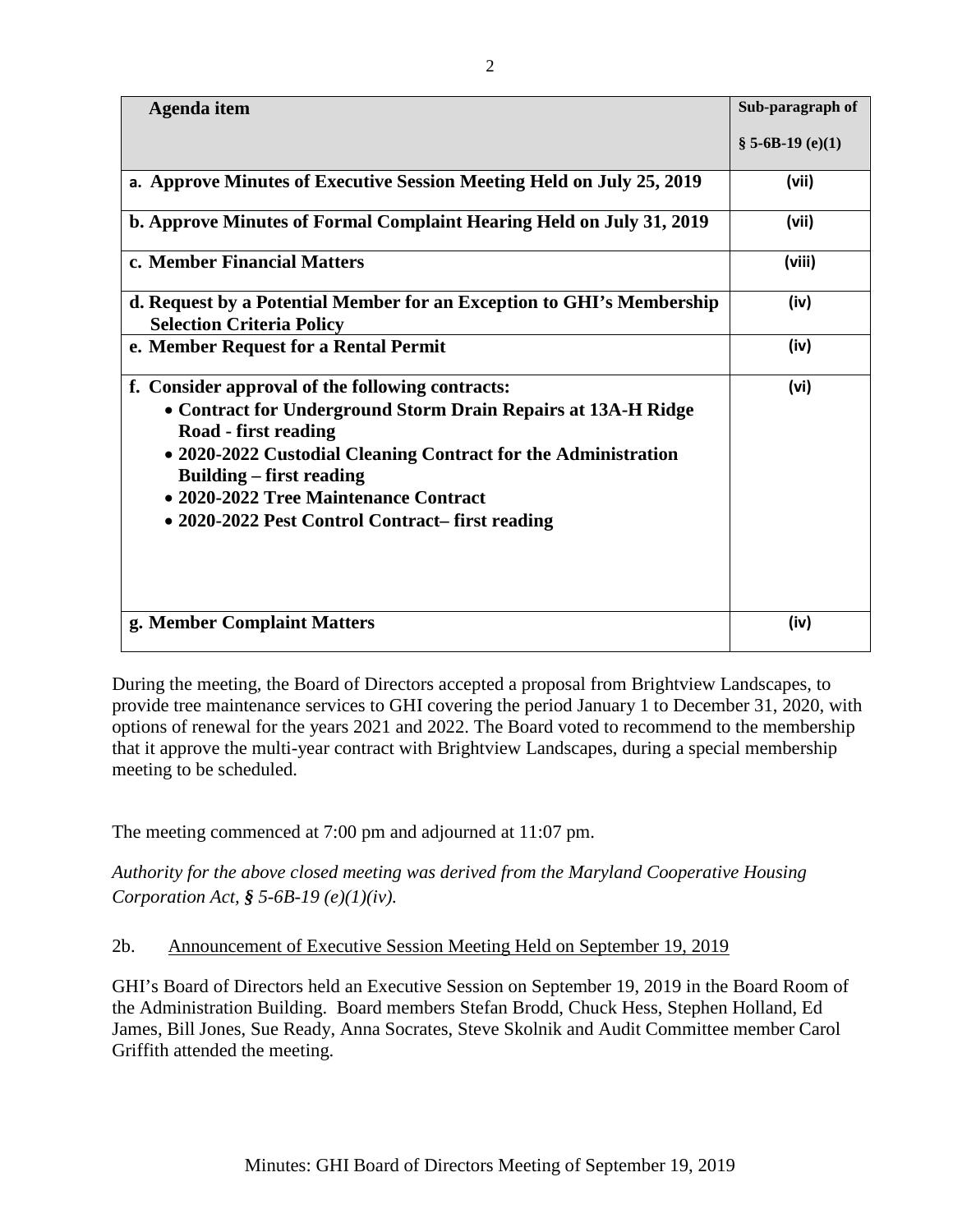The following motion to call this meeting was made during a prior open meeting earlier that evening and approved by Board members Stefan Brodd, Chuck Hess, Stephen Holland, Ed James, Sue Ready, Anna Socrates and Steve Skolnik

## **Motion: I move that the Board of Directors adjourn this open meeting for the purpose of conducting a closed meeting to discuss the following agenda items, as authorized by the pertinent sub-paragraphs of the Maryland Cooperative Housing Act § 5-6B-19 (e)(1).**

| Agenda item                                                                                                                                                                                                                                                                                           | Sub-paragraph<br>of<br>$§ 5-6B-19$<br>(e)(1) |
|-------------------------------------------------------------------------------------------------------------------------------------------------------------------------------------------------------------------------------------------------------------------------------------------------------|----------------------------------------------|
| <b>Approve Minutes of Executive Session Meeting Held on August</b><br>a.<br>15, 2019                                                                                                                                                                                                                  | (vii)                                        |
| <b>b. Member Financial Matters</b>                                                                                                                                                                                                                                                                    | (viii)                                       |
| c. Request by a Potential Member for an Exception to GHI's<br><b>Membership Selection Criteria Policy</b>                                                                                                                                                                                             | (iv)                                         |
| d. Consider approval of the following contracts:<br>• Contract for Underground Storm Drain Repairs at 13A-H Ridge<br>Road - second reading<br>• 2020-2022 Custodial Cleaning Contract for the Administration<br><b>Building – second reading</b><br>• 2020-2022 Pest Control Contract– second reading | (vi)                                         |
| e. Member Complaint Matter                                                                                                                                                                                                                                                                            | (iv)                                         |
| f. A Potential Legal Matter                                                                                                                                                                                                                                                                           | (iv)                                         |

During the meeting, the Board of Directors approved /accepted the following contracts:

- 1. Approved a contract with B&P Utilities to repair the underground storm main line adjacent to 13A-H Ridge Rd for the following costs:
	- a. "Initial Repair Work" in the vicinity of 13-E Ridge Rd at the contractor's bid price of \$16,800 plus 10% for contingencies for a total amount not exceeding \$18,480.
	- b. "Balance of Repair Work I" between 13A-E Ridge Rd if necessary, either at the contractor's unit bid prices shown in d. below for partial pipe replacement, or a bid price of \$ 24,800 for complete pipe replacement plus 10% for contingencies for a total not exceeding \$27,280.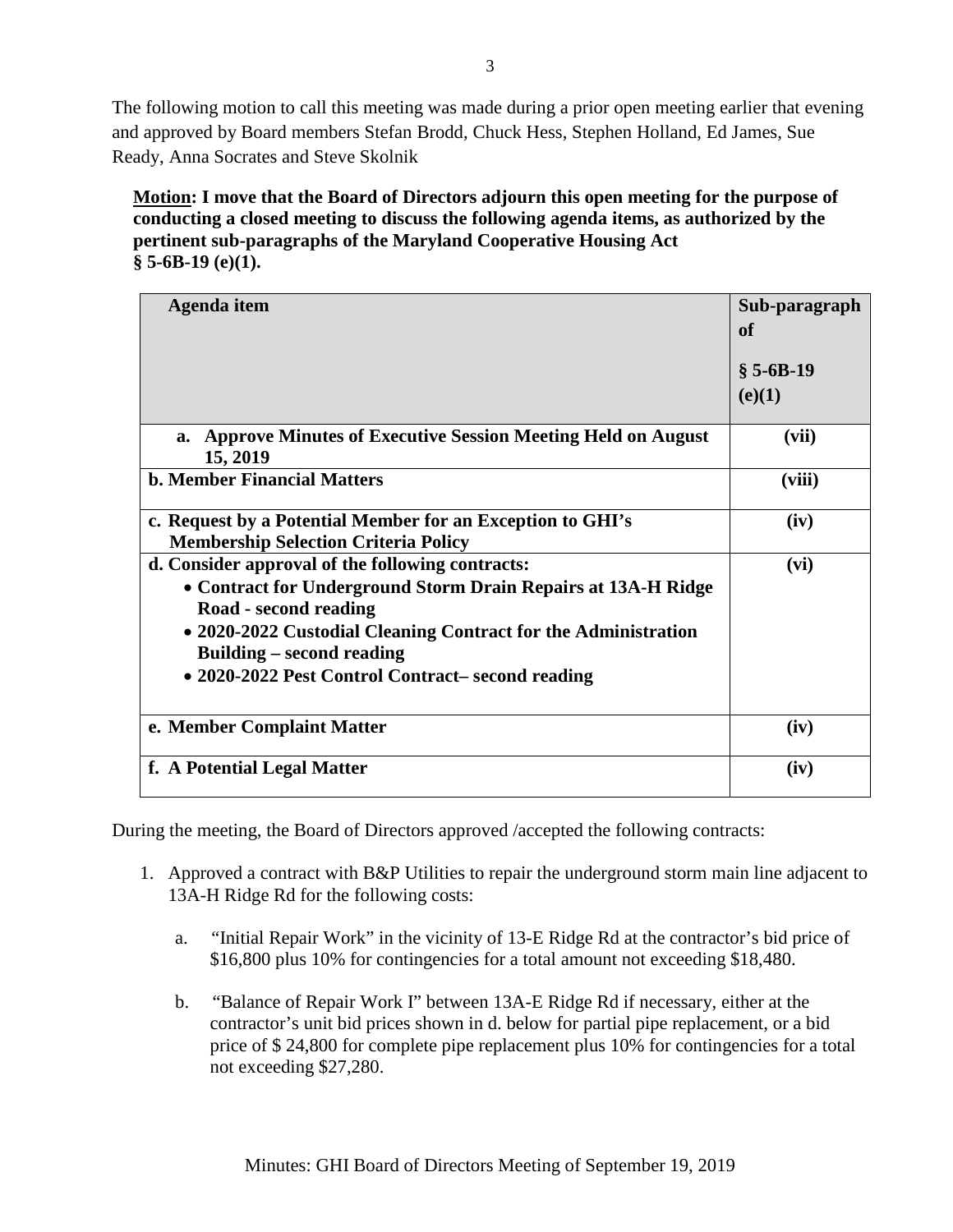c. "Balance of Repair Work II" between 13E-H Ridge Rd if necessary, either at the contractor's unit bid prices shown in d. below for partial pipe replacement, or a bid price of \$ 25,800 for complete pipe replacement plus 10% for contingencies for a total not exceeding \$28,380.

| Depth of Piping |           | Yd Drain   |  |
|-----------------|-----------|------------|--|
| $6' - 8'$       | $8'$ -11' | $11 - 15'$ |  |
| \$125.00        | \$175.00  | \$195.00   |  |

- d. Unit Costs for Partial Replacement of Pipes in Balance of Work Phases I and II
- 2. Approved a 3-year contract with Altro Janitorial & Maintenance Services to provide cleaning services for the GHI administration Building at the following costs:

| First year (January 1, 2020 to<br>December 31, 2020)  | At the company's bid of \$22,880.00 plus 5%<br>for contingencies, for a total not to exceed<br>\$24,024.00 |
|-------------------------------------------------------|------------------------------------------------------------------------------------------------------------|
| Second year (January 1, 2021 to<br>December 31, 2021) | At the company's bid of \$23,795.20 plus 5%<br>for contingencies, for a total not to exceed<br>\$24,984.96 |
| Third year (January 1, 2022 to<br>December 31, 2022)  | At the company's bid of \$24,509.06 plus 5%<br>for contingencies, for a total not to exceed<br>\$25,734.51 |

3. Approved a 3-year contract with Atek Pest Management Company to provide pest control services to GHI during January 1, 2020 to December 31, 2022, in accordance with the following price schedule:

| Cost of treatment/week for up to 15 units, exclusive of specialty pests     | \$220.00 |
|-----------------------------------------------------------------------------|----------|
| Cost of treatment/week for each building unit over 15 units                 | \$15.00  |
| Cost per residential unit for resale termite inspection                     | \$45.00  |
| Cost per residential unit for treatment of termites                         | \$225.00 |
| Cost per garage unit for treatment of termites                              | \$225.00 |
| Cost per residential unit for treatment of carpenter ants                   | \$125.00 |
| Cost per garage unit for treatment of carpenter ants                        | \$95.00  |
| Cost per residential unit for treatment of carpenter bees                   | \$75.00  |
| Cost per residential unit for treatment of bed bugs per treatment           | \$165.00 |
| Cost per residential unit for treatment of fleas/ticks                      | \$55.00  |
| Cost per residential unit for treatment of flies                            | \$55.00  |
| Cost per residential unit for treatment of bees/wasps/hornets               | \$45.00  |
| Cost per residential unit for treatment of lice                             | \$55.00  |
| Cost per residential unit for treatment of external rodent per bait station | \$4.50   |

The meeting commenced at 7:01 and adjourned at 7:35 pm.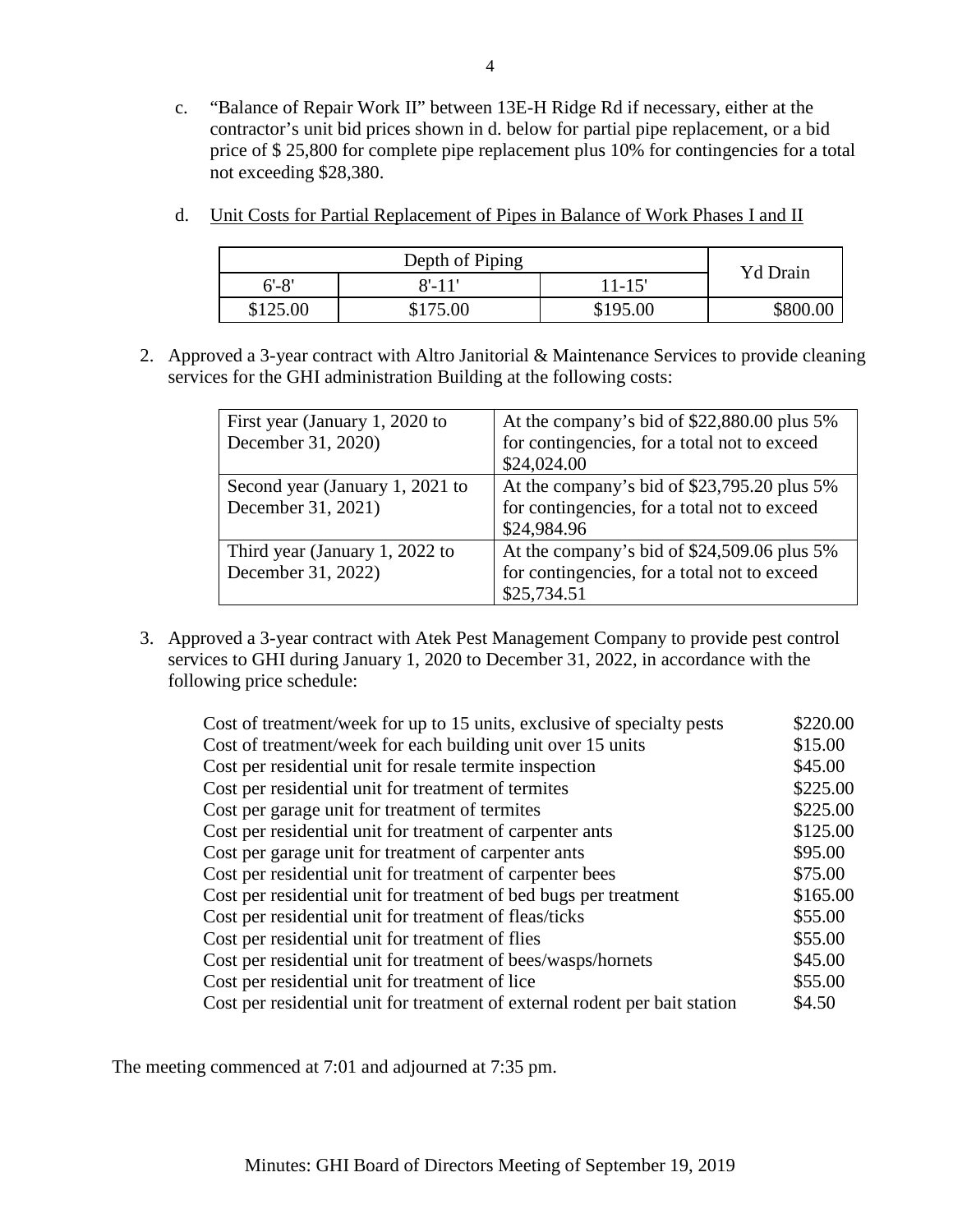*Authority for the above closed meeting was derived from the Maryland Cooperative Housing Corporation Act, § 5-6B-19 (e)(1)(iv).* 

## 3. Visitors and Members (Comment Period)

None.

## 4. Approval of Membership Applications

# **Motion: I move that the Board of Directors approve the following persons into the cooperative and membership be afforded them at the time of settlement:**

- **Megan A. Jamiolkowski, Sole Owner;**
- **Leslie R. Strauss, Sole Owner;**
- **LaSalle A. Leak, Sole Owner;**
- **Stacey D. Vitiello, Sole Owner;**
- **Roger F. Clapp, Leslee E. Clapp, Tenants by the Entirety;**
- **Kenneth Haase, Margaret Benefiel, Tenants by the Entirety**.

Moved: James Seconded: Hess Carried: 8-0

# 5. Committee and Homes Improvement Program Reports

## **Homes Improvement Program –** Wiehagen reported that:

- Electric 99% completed
- Windows 88% completed
- Attic work 85% completed
- Mini split systems 70% completed
- Siding 76% completed
- Entry doors 58% completed
- Storm Doors 53% completed
- Crawl space cleared for air clearance 100% completed
- Improvements of insulation and fans 44% completed
- Electrification of exhaust fans and lights 54% completed

**Woodlands Committee:** James reported that a public request was made for a caretaker to offer to maintain the "Mystery Garden" at Westway.

**Investment Committee**: Hess reported that the Investment Committee is working on their charter revision to submit to the board.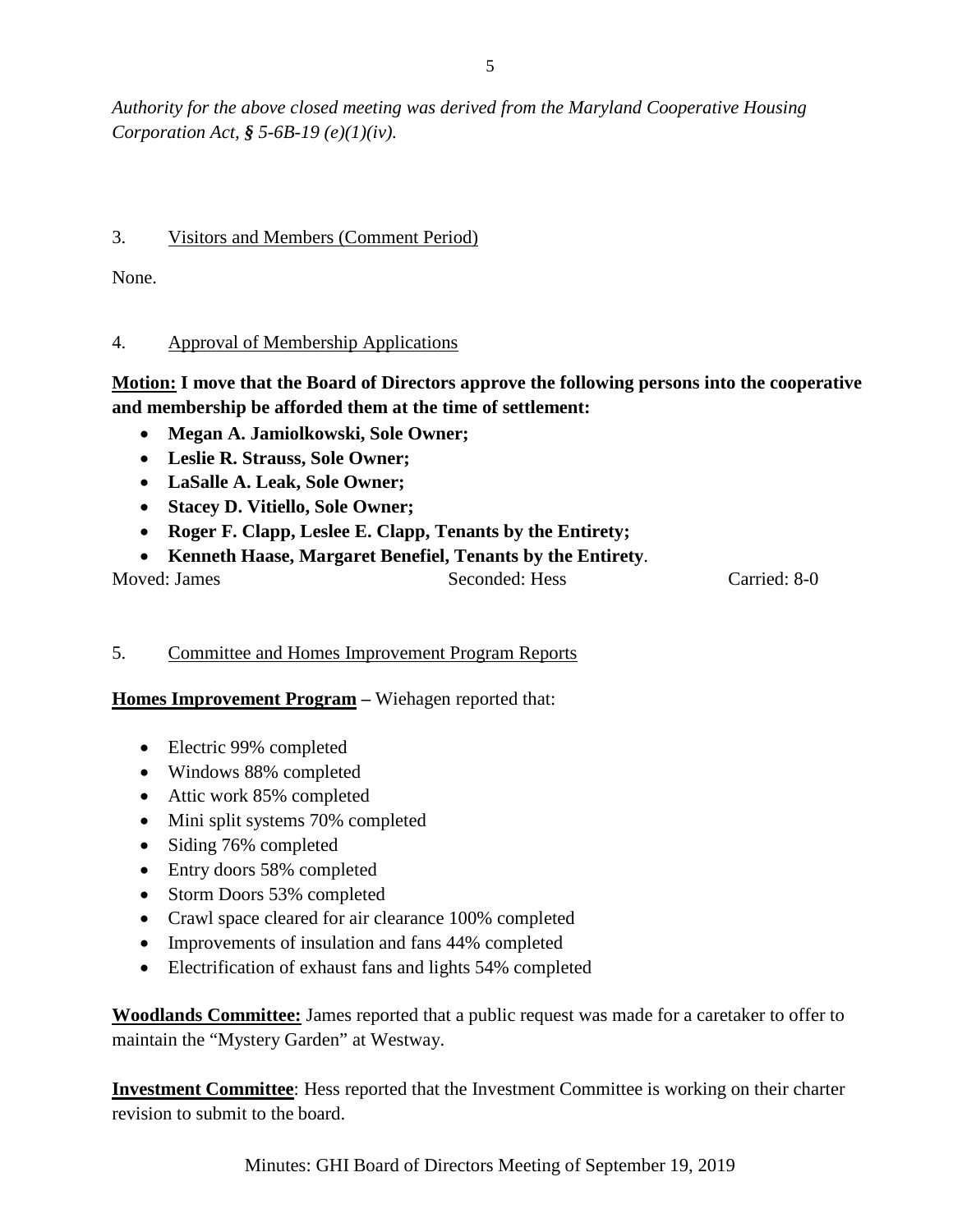**Finance Committee:** Hess reported that the Finance Committee went over the various fees and will submit the recommendations for the budget.

**Companion Animal Committee:** Skolnik reported that the Companion Animal Committee is extremely busy.

**Bicycle Committee:** Skolnik read a report submitted by the Bicycle Committee. (Attached to minutes)

**Long Range Planning Committee**: Hess reported that the Long Range Planning Committee met with staff for their input and recommendations.

6. For Action or Discussion

### 6a. Approve Minutes of Special Open Session Meeting Held on August 15, 2019

## **Motion: I move that the Board of Directors approve the minutes of the Special Open Session Meeting that was held on August 15, 2019 as presented.**

Moved: James Seconded: Jones Carried: 6-0-2 Abstained: Hess, Skolnik

## 6b. Approve Minutes of Regular Open Session Meeting Held on August 15, 2019

# **Motion: I move that the Board of Directors approve the minutes of the Regular Open Session Meeting that was held on August 15, 2019 as presented.**

Moved: James Seconded: Jones Carried: 6-0-2 Abstained: Hess, Skolnik

## 6c. Companion Animal Committee Report for the Period January to July 2019

Attachment #5 is a semi-annual report from the Companion Animal Committee, regarding its activities during the period January to July 2019.

**Motion: I move that the Board of Directors accept the report from the Companion Animal Committee, regarding its activities during the period January to July 2019.**

Moved: Hess Seconded: Socrates Carried: 8-0

# 6d. Request that GHI Allow Remote Settlements and Unit Rentals Immediately after Settlement of a Unit Re-sale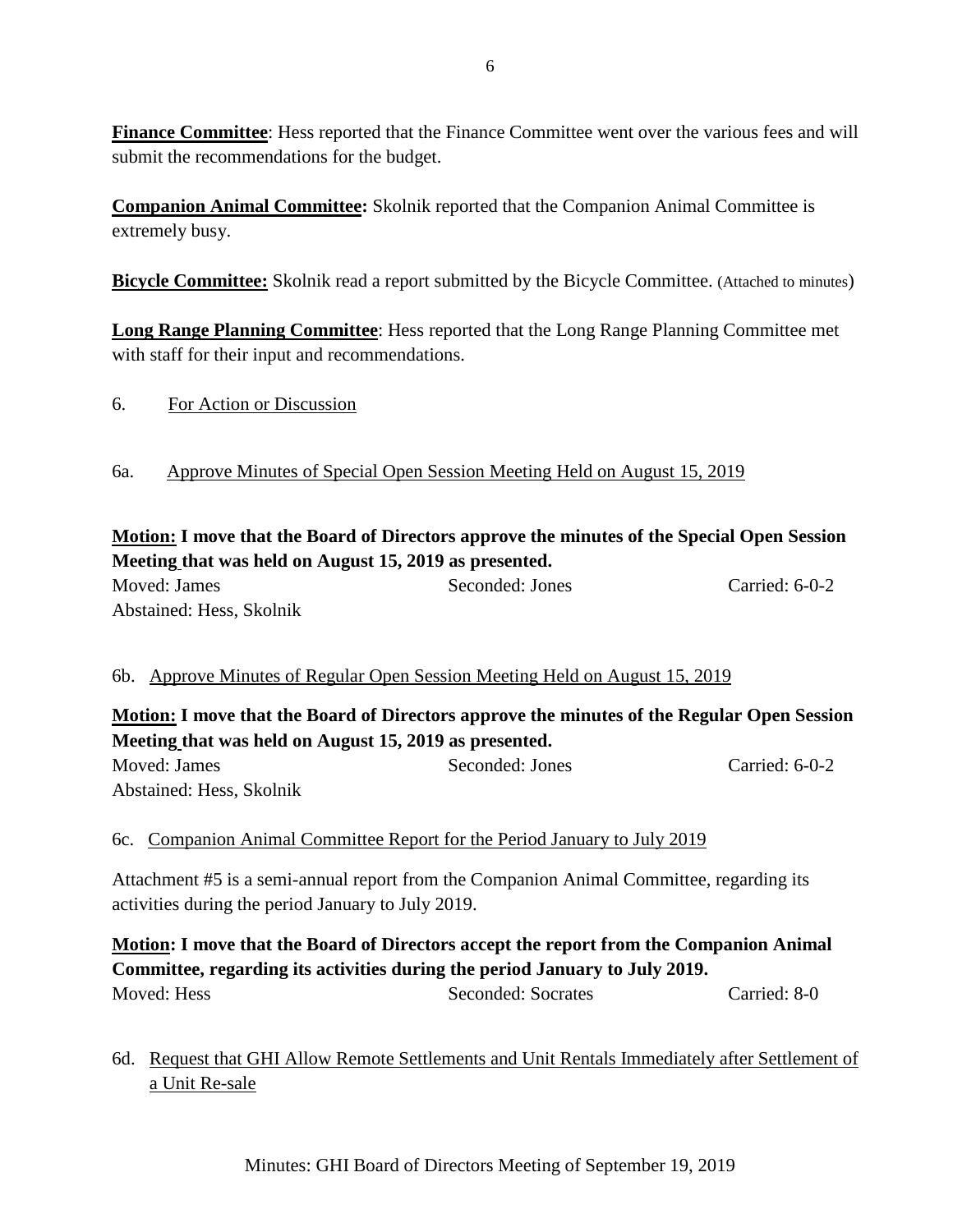Attachment #6 is an email from Mr. Fritz Gutwein, the member of 4-H Laurel Hill Rd, who is in the process of selling the membership interest in his unit. Mr. Gutwein is requesting the board to consider the following:

- 1) Change the policy that a GHI unit be vacant at settlement, to allow a seller to be able to negotiate with a buyer to stay a few days past settlement.
- 2) Establish a policy that would enable remote settlements.

GHI's sublease policy does not currently permit rentals of a unit by a new member to a seller for a few days after settlement. Even though the rental may be for a few days, the Board should consider what requirements should apply. For example, under our rental policy, a lessor is required to obtain a City rental license, HO6 insurance, permission from the share loan provider (a requirement of the recognition agreement with the bank) etc. and to sign a lease agreement with the lessee etc.

According to Maryland State law, the buyer selects the settlement attorney. If the seller's attorney does not perform remote settlements, a live person will be required at settlement. Pat McAndrew is the settlement attorney for the sale of the membership interest in 4-H Laurel Hill Rd. Staff spoke to Mr. McAndrew who stated he is not willing to perform remote settlements because of the challenges he has experienced in the past. Below are points Mr. McAndrew expressed which have led him to take this position.

- The absence of a live person is a huge challenge. Real estate transactions involve many pieces; especially transactions involving GHI. Even with significant preparation, last minute changes often occur. If no live representative for the seller is present at settlement, those changes cannot be immediately addressed. Settlement cannot take place and the buyer cannot move in.
- The buyer's lender may require executed documents by the seller (release of perpetual interest). If those documents are not executed according to the lender's requirements, they will not fund the loan for the purchase. Settlement cannot take place and the buyer cannot move in.
- The seller is responsible for executing required documents properly and completely. There was a remote settlement which took place in the past and the local title company (in California) executed settlement documents according to their California state law rather than Maryland state law. The settlement was significantly delayed, and the settlement attorney incurred additional costs chasing down parties to get documents properly executed.
- Items listed as seller's responsibility not completed satisfactorily prior to settlement date may require escrow of funds. Open items may be disputed between the seller and GHI. GHI may be pressured to assume responsibility so the settlement can take place. The GHI membership would ultimately pay the cost of the dispute in this scenario.

Staff informed Mr. Gutwein that he may appoint a Power of Attorney to act on his behalf during the settlement and participate by telephone during the settlement by giving instructions to the power of attorney as necessary. Mr. Gutwein stated that he could not accept this alternative.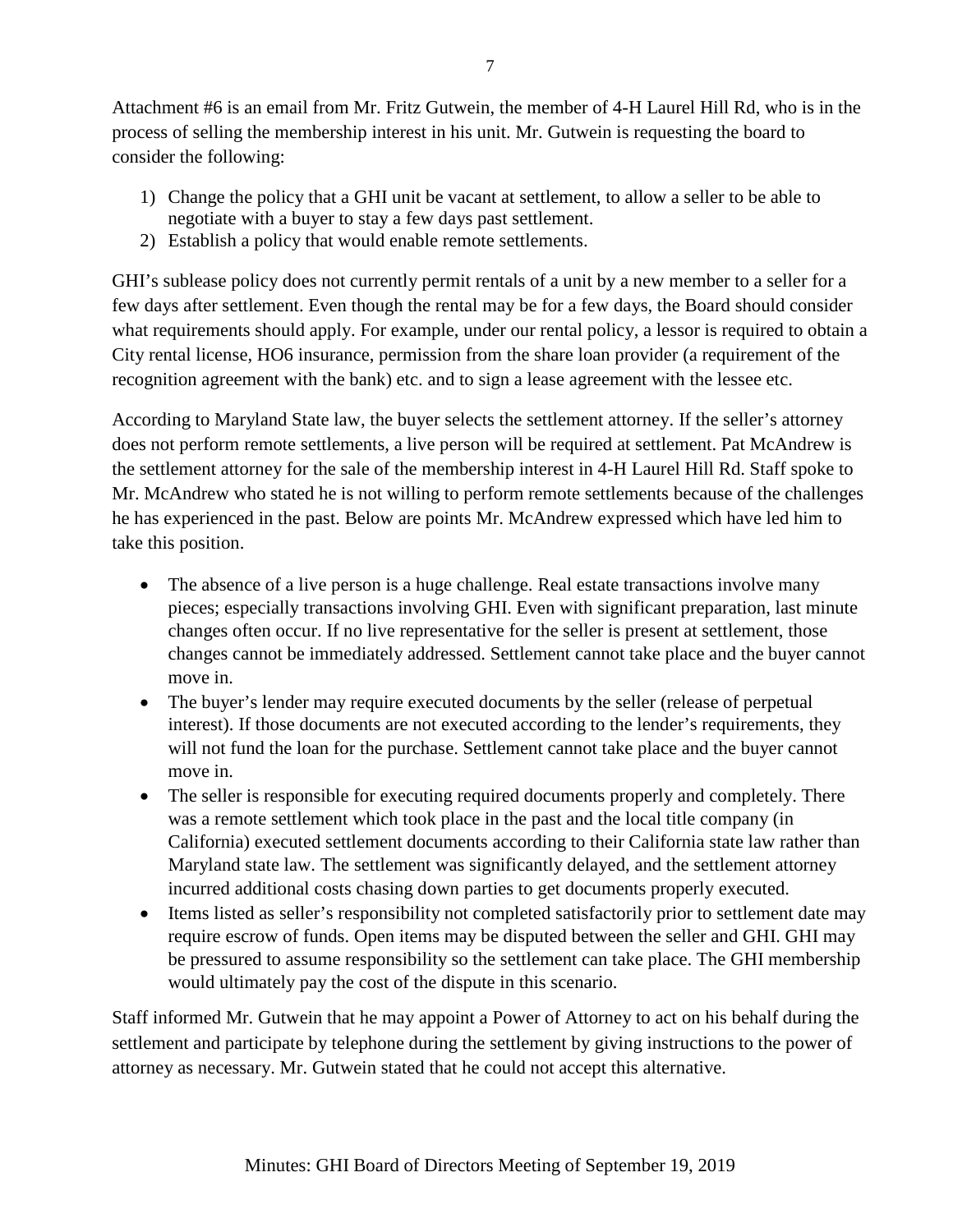# *By Consensus: 1. Eldon to inform task force of this task after the task force is established. 2. Eldon to draft memo. 3. Eldon to obtain attorney's opinion.*

 *4. Eldon to contact City Manager on this topic.*

### 6e. Buildings Committee Proposed Revisions of Section X of the GHI Member Handbook

The Board directed the Buildings Committee to recommend changes to the Section X Rules to resolve inconsistencies in the definition of additions and align the AMP requirements with the revised definitions. The Buildings Committee reviewed all subsections and has provided edits for Board review and disposition (refer to attachment #7). Footnotes indicate areas where policy issues arise and should be more properly considered by the Board.

# *By Consensus: To hold a work session with the Buildings Committee beginning at 6:00 pm on October 1st to discuss this topic.*

### 6f. Buildings Committee Recommendation of a Heat Pump Hot Water Heater Pilot Program

A heat pump water heater (HPWH) operates by utilizing heat in the ambient air to heat water utilizing heat pump technology and can cut water heating costs by half or more. Most major water heater manufacturers carry a heat pump water heater model.

The technology has developed sufficiently that its reliability is commensurate with standard electric water heaters and now qualifies for rebate funds under the Home Performance with Energy Star program (the same program under which HIP rebates are secured). A rebate program is being developed for GHI to help standardize the process of obtaining this rebate. The cost of a HPHW is about 3 times the cost of a standard electric water heater. The rebate amount is up to 75% of the installed costs. Qualified homes however must have had the attic work completed (except for the block homes) and rebates already assigned in conjunction with the HPWH rebate cannot exceed \$7,500.

A HPWH has not, as far as is known, been installed in any GHI unit. The Buildings Committee recommends a pilot program of up to 12 units, to investigate the installation and performance as well as identify costs and rebate amounts. Since the technology does use room air for water heating, the pilot program will only include HPWHs installed in the boiler rooms of masonry homes.

# **Motion: I move that the Board of Directors direct the Building Committee and staff to develop and implement a heat pump water heater pilot program of up to 12 units and report the results no later than June 2020.**

Moved: Hess Seconded: James Carried: 7-1 Opposed: Holland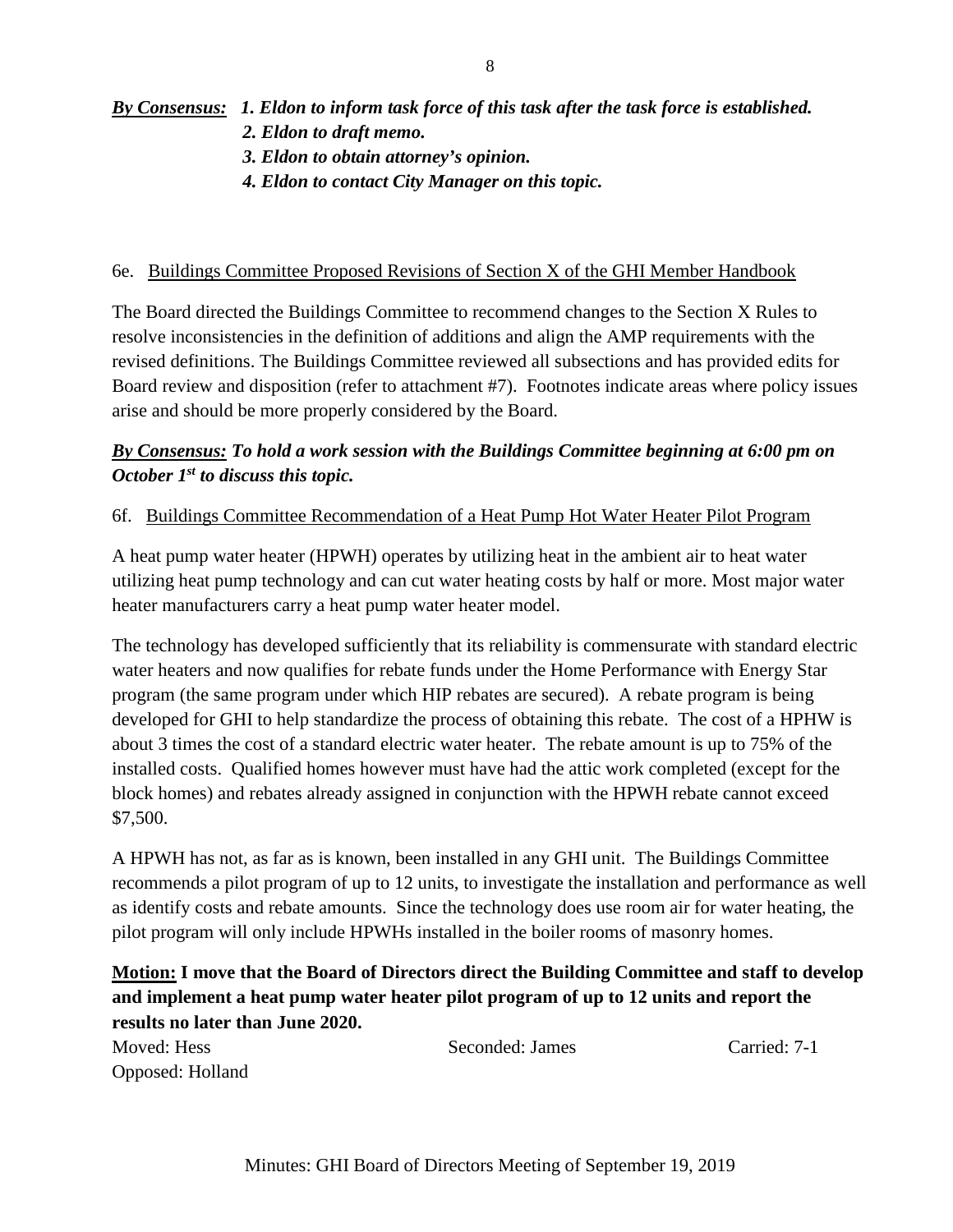# 6g. Deadline for Return of Forms Indicating Selections of HIP Optional Improvements During 2020

The Board of Directors has stipulated that those members who participated in years 1 to 4 of the Homes Improvement Program may select any of the available HIP options during 2020. The available selections are outlined on the GHI website. In order to avoid contractor conflicts with the 2020 cohort, a December 6, 2019 deadline for return of the forms from members who participated in years 1 to 4 of the HIP is requested.

# **Motion: I move that the Board of Directors establish December 6, 2019 as the deadline for members whose units were in years 1 to 4 of the Homes Improvement Program, to return forms to staff, with their selections of optional improvements.**

Moved: Hess Seconded: James Carried: 8-0

# 6h. Recommendation that the Communications Committee Disseminate Information re: HIP Optional Improvements

HIP staff and the Buildings Committee are preparing a modified form that members who participated in the HIP during years 1 to 4 would complete to indicate HIP optional improvements they wish to have installed in their units during 2020. This form will be available to members online and in a hard copy format by request. The Buildings Committee is requesting that the Board ask the Communications Committee to develop and implement a plan for disseminating information regarding this expanded HIP offer.

# *No Action taken.*

# 6i. Consider Whether to Allow Installations of Service-side Full-View Entry Doors during the HIP

The original formulation of the HIP program excluded full-view doors on the service-side of the home. When completing the HIP Member Survey, a few members in the 2016 cohort requested the full view door on the service side but were not given the opportunity to have them installed. In subsequent years, some members appealed the decision to the ARC and the GHI Board who, after reviews, granted all requests. It is noted that the Member Handbook allows full lite doors, which were not offered to members during the HIP selections process. A statistical reference: of the 2,089 doors installed, 145 (6.9%) were full view.

**Motion: I move that the Board of Directors allow members to select a full-view entry door on the service-side of the unit during the remainder of the Homes Improvement Program.** Moved: Hess Seconded: Jones Carried: 7-1 Opposed: Brodd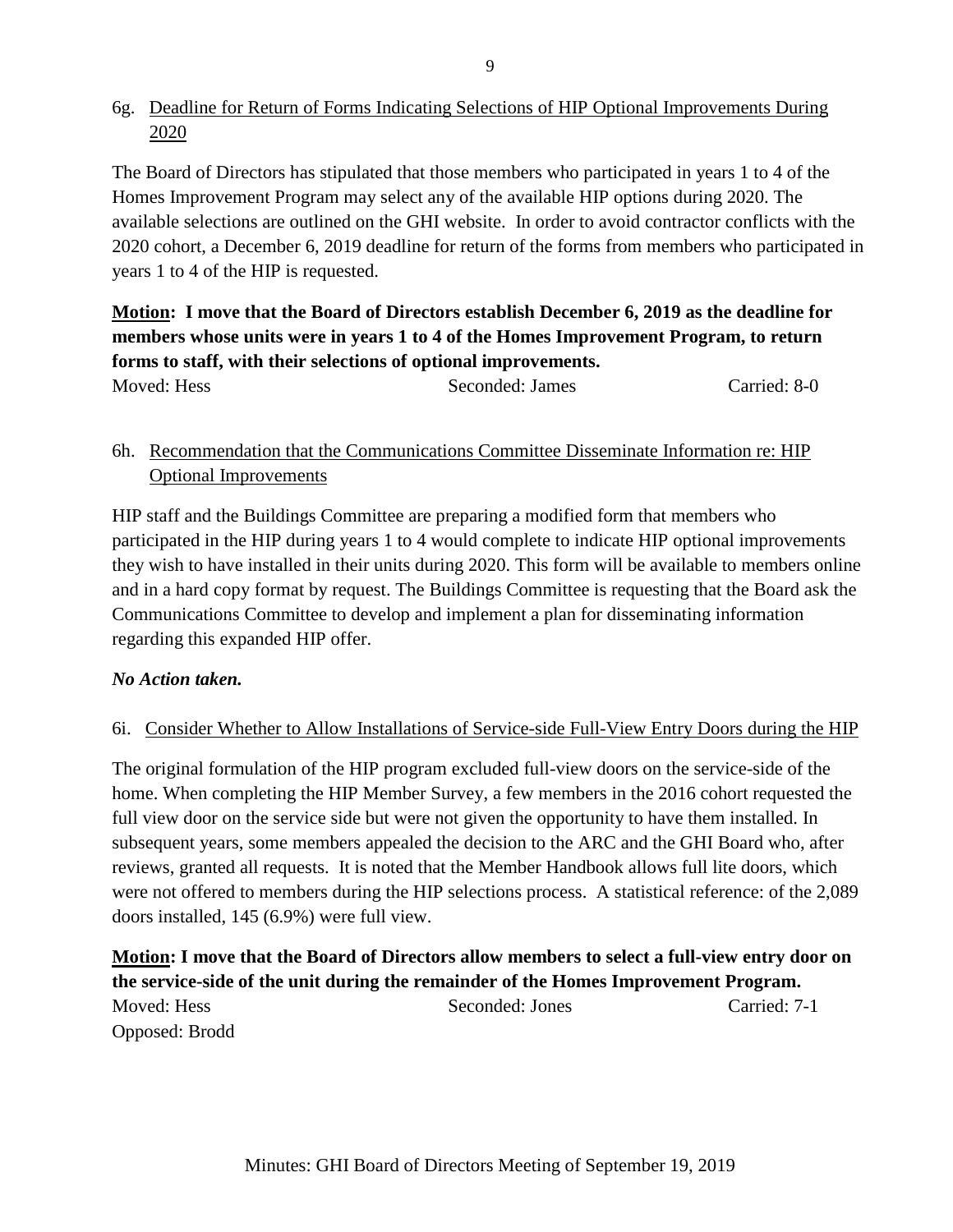# 6j. Review Recommendations of Recent Reports Submitted by the Communications Committee and Member Outreach Committee

During the September 5, 2019 Board meeting, the Board stated that it would further review three recommendations from the Communications Committee Report titled "A Comprehensive Communications Plan for GHI in 2019 and Beyond" in conjunction with the recommendations of the Membership Survey Results Report that the Member Outreach Committee prepared.

The Board reviewed the report titled "A Comprehensive Communications Plan for GHI in 2019 and Beyond" during a March 11, 2019 work session and the May 2, 2019 Board meeting. The Board reviewed the Membership Survey Results Report during a strategic planning work session on June 2, 2019 and the September 5, 2019 Board meeting.

The three recommendations of the report titled "A Comprehensive Communications Plan for GHI in 2019 and Beyond" as well as staff comments and suggested motions are as follows:

**Recommendation #1** : We recommend that GHI concentrate its social media efforts on Facebook; that postings include links to the eNews, as before, as well as to highlight activities going on within GHI so the page could be a vehicle for both marketing and member information; that in addition to a GHI staff member, a Committee member be allowed to act as an editor of the GHI page and would agree to adhere to GHI's Media and Social Media Policy; and that Julie Winters be appointed to serve as an editor for the GHI Facebook page.

Staff Comments: The Board may wish to have a broader discussion about which social media platforms GHI should utilize and how they should be managed.

| Motion: To extend the meeting by 5 minutes:                |                                                                                         |                             |
|------------------------------------------------------------|-----------------------------------------------------------------------------------------|-----------------------------|
| Moved: Hess                                                |                                                                                         | Fails for lack of<br>second |
| <b>Motion:</b> I move to extend the meeting by 15 minutes. |                                                                                         |                             |
| Moved: James                                               | Seconded: Holland                                                                       | Carried: 8-0                |
|                                                            | Motion: I move that we direct the President of the GHI Board of Directors appoint Julie |                             |
|                                                            | Winters to act as an editor of the official GHI Facebook page.                          |                             |
| <b>Moved: Socrates</b>                                     | Seconded: Hess                                                                          | Carried: 7-1                |
| Opposed: Brodd                                             |                                                                                         |                             |
|                                                            |                                                                                         |                             |

**Recommendation #2:** That in order to communicate effectively with members who do not have access to email or the website, we recommend printing and making available to those who request it, the current eNews and any linked material.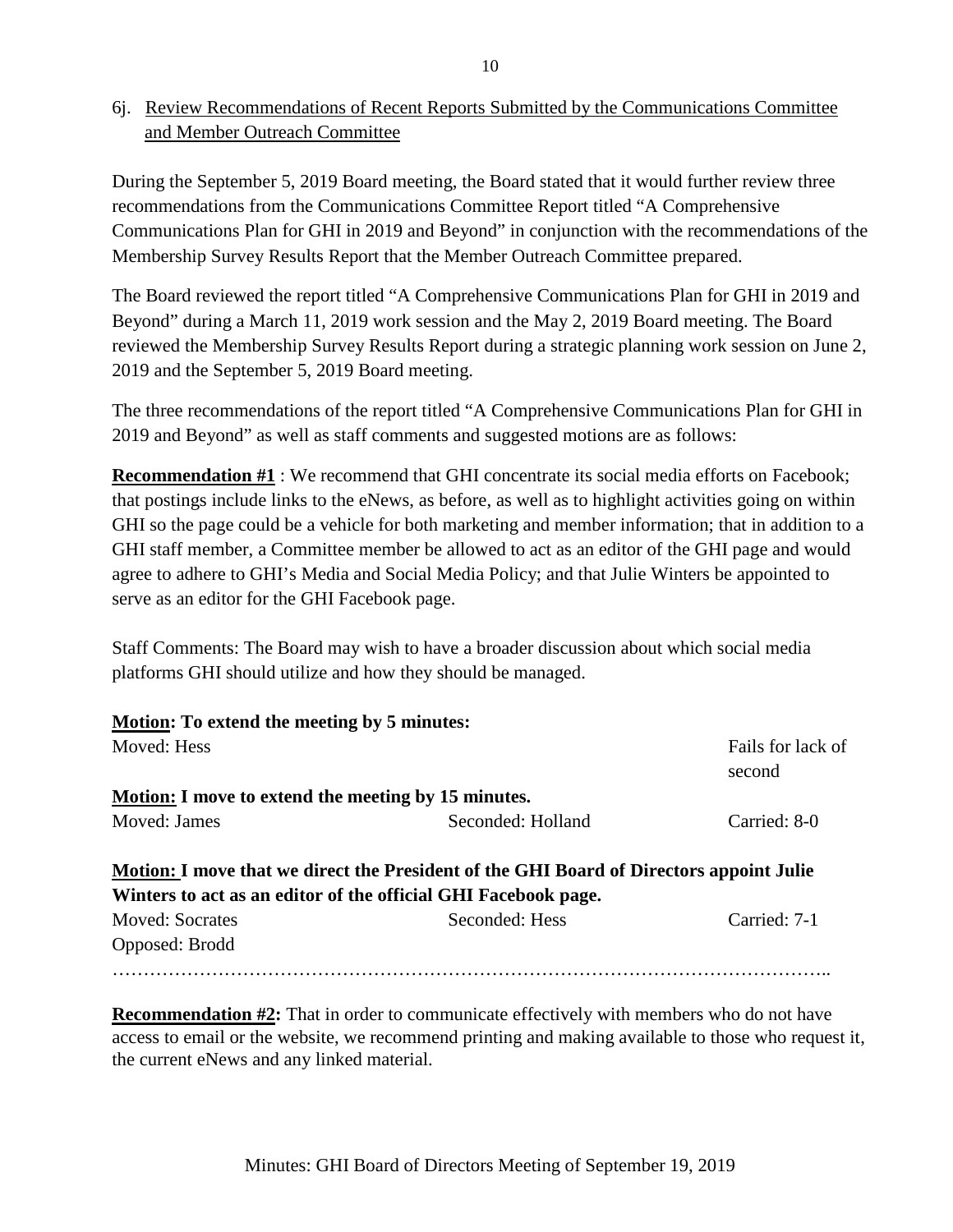**Motion: I move that the Board of Directors direct staff to print the current eNews and any linked material and make them available in the reception area of the Administration Building for members who wish to obtain them.** Moved: Hess Fails for lack of

second

**Motion: I move that the Board of Directors direct staff to print the current eNews and make them available in the reception area of the Administration Building for members who wish to obtain them.**

| Moved: Jones | Seconded: Hess | Carried: 8-0 |
|--------------|----------------|--------------|
|              |                |              |

**Recommendation #3**: We recommend that the Committee be used to help prepare, edit, and design materials submitted to the membership and community for accuracy and clarity.

**Motion: I move that the Board of Directors direct that the Communications Committee and staff work together to prepare, edit, and design materials submitted to the membership and community, for accuracy and clarity.**

| Moved: Hess             | Seconded: James | Carried: 6-2 |
|-------------------------|-----------------|--------------|
| Opposed: Holland, Ready |                 |              |

**……………………………………………………………………………………………………**

# **By Consensus: To postpone the remaining Items 6j.**

The recommendations of the Membership Survey Results report as well as staff comments and suggested motions are as follows:

# **Recommendation #1 - Update the GHI website**

Since the website is one of the top places members (and prospective members) go to find information about GHI, it is critical that information be current, useful, and easy to navigate. Specific areas for improvement include enhancing searchability, ensuring information is current and accurate, and providing much greater detail and usefulness of Frequently Asked Questions. Other helpful features to incorporate would be best points of contact for various situations and other matters of process, policy, and opportunity. We believe it would be wise to consider that many members have minimal involvement or experience within GHI and may therefore be lacking the knowledge and understanding that other members who are highly involved or have been here more than a few years may take for granted.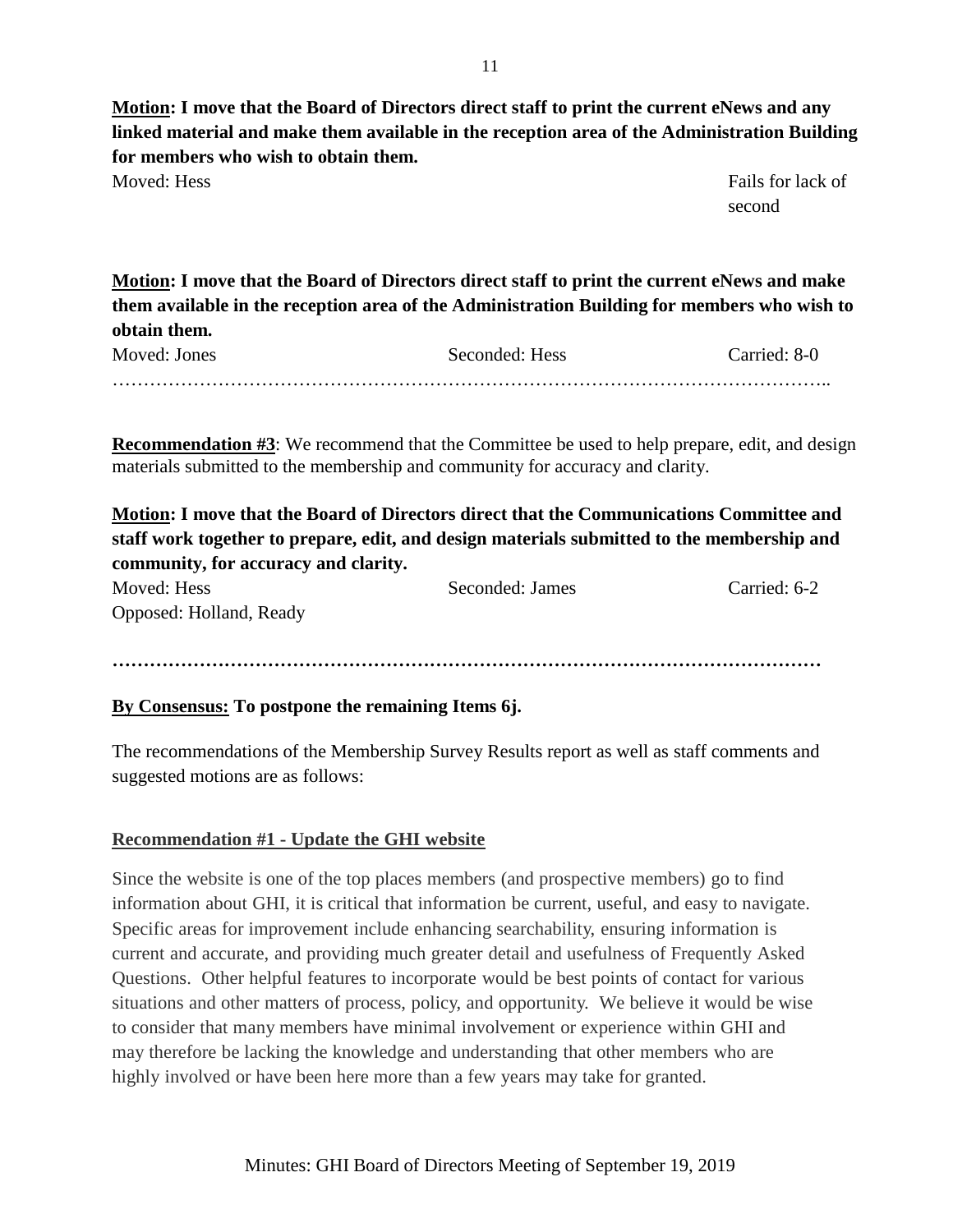………………………………………………………………………………………………………

### **Recommendation #2: Update the weekly E-News**

Improve the reach and deepen the engagement of the Weekly E-News, while still providing quality printed communications to a membership with diverse preferences.

……………………………………………………………………………………………………

### **Recommendation #3: Improve the usability of the Member Handbook**

Make the Member Handbook available electronically as a searchable file.

#### ……………………………………………………………………………………………………

### **Recommendation #4**: **Improve staff responsiveness and communication**

Work with staff to ensure responsive, reliable, respectful, and efficient communication with members. Members were particularly concerned with the responsiveness, process organization, and communication of the Maintenance Department.

Staff comments: Management has informed staff in the past that they should respond to all telephone calls, emails and letters from members within one-work day. If unable to provide a member with a full response, an employee should at least acknowledge the contact and let the member know that their issue will be addressed. The Manager will discuss the Member Survey report with the GHI staff and continue to stress the importance of responsive and efficient communication with members.

# …………………………………………………………………………………………………

### **Recommendation #5: Praise GHI staff for a job well done**

Affirm GHI staff for the positive impact members reported on their contribution to our cooperative. Several staff were mentioned by name in member comments for their good work. They in particular should be recognized.

Staff comments: During the year, many members submit written compliments to employees for service they have provided. In every instance, those employees are made aware of the compliments received; some of which are displayed on the company's bulletin board. During the discussion of the Member Survey report with employees, the Manager will recognize those employees who were named in the member comments for their good work.

#### ………………………………………………………………………………………………….

#### **Recommendation #5: Conduct future membership surveys**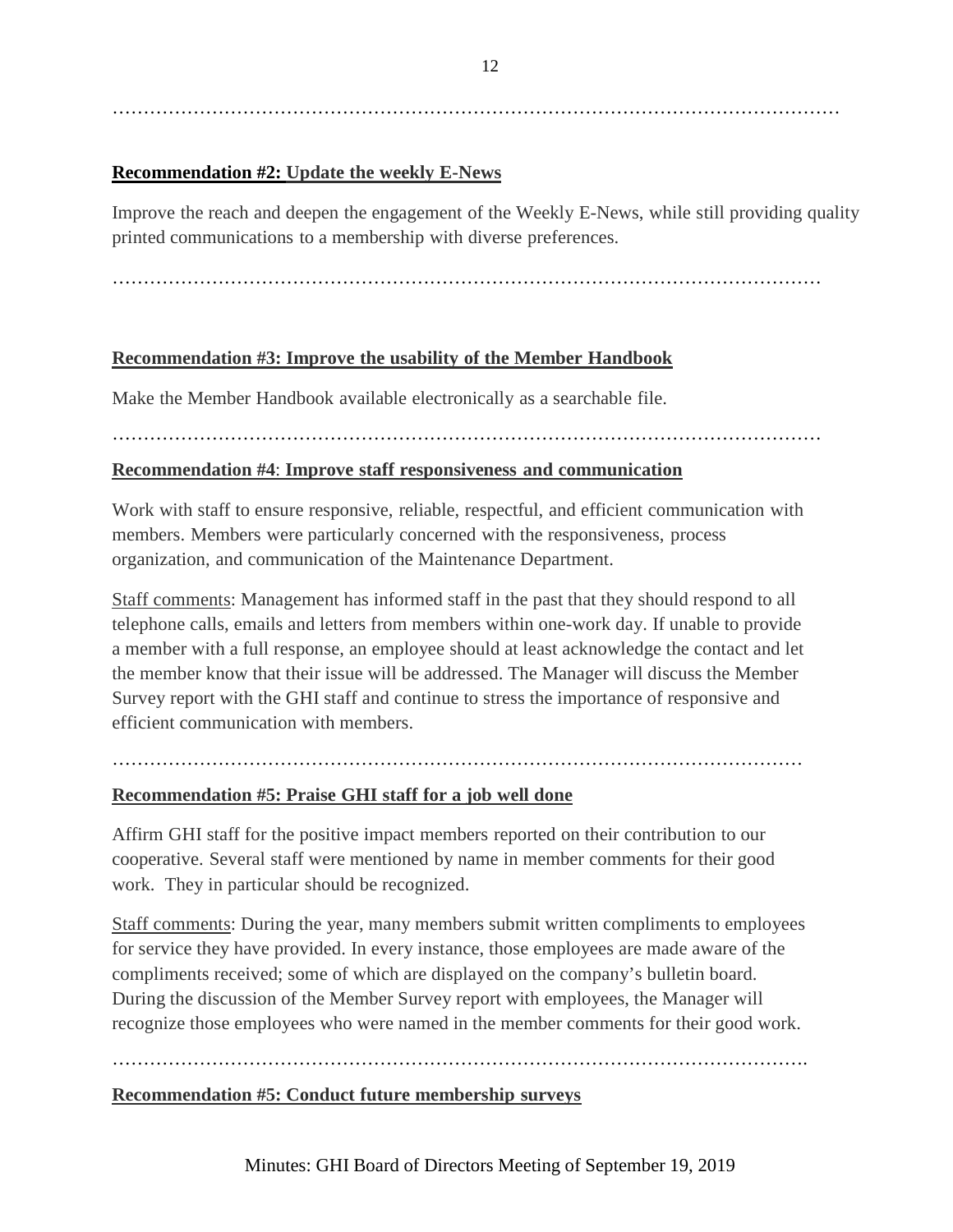We recommend that GHI conduct a membership survey every two years that covers rotating topics so that members are able to comment on a wide variety of topics, while also providing data to suggest trends observed over time in critical areas. In the future, we suggest adding questions to the maintenance section about scheduling, processing requests, etc. We also suggest adding a question about overall satisfaction with GHI, such as 'GHI is a great place to live' or 'I would recommend GHI to my family or friends.'

## **Recommendation #6: Continue offering incentives**

This year, 469 members entered their names along with their submitted survey for a chance to win one of three, one- time \$100 credits toward their member fees. Three names were selected randomly at a Member Outreach Committee meeting and were announced the next evening at the GHI Annual Meeting. We believe the incentive played a crucial role in the number of responses received.

## …………………………………………………………………………………………………….

## **Recommendation #7: Share survey results and resulting actions taken with the membership**

We believe that there is tremendous value in the Board of Directors passing along to the membership at least a portion of what the Board considered to be significant findings, interpretations, conclusions, and/or plans for further action.

This communication could underline that the Board took seriously the thoughts and participation of each member who submitted a survey, demonstrate that the survey had an impact on decision-making in GHI, and encourage members to continue to contribute their feedback on future surveys. Taking the results of this survey to heart, it would be best to share actions taken based on survey results with the membership through the weekly E-News, a printed medium, posted to the website, and potentially shared at a future membership meeting.

Staff comments: Staff has published the Membership Survey Results Report on the website and notified members about the report via the e-newsletter.

7. Items of Information

## 7a. Upcoming Common Ownership Communities Conference

Attachment #8 is a brochure regarding a Common Ownership Communities Conference that will be hosted by the Prince George's County Office of Community Relations and County Executive Angela Alsobrooks on September 28, 2019.